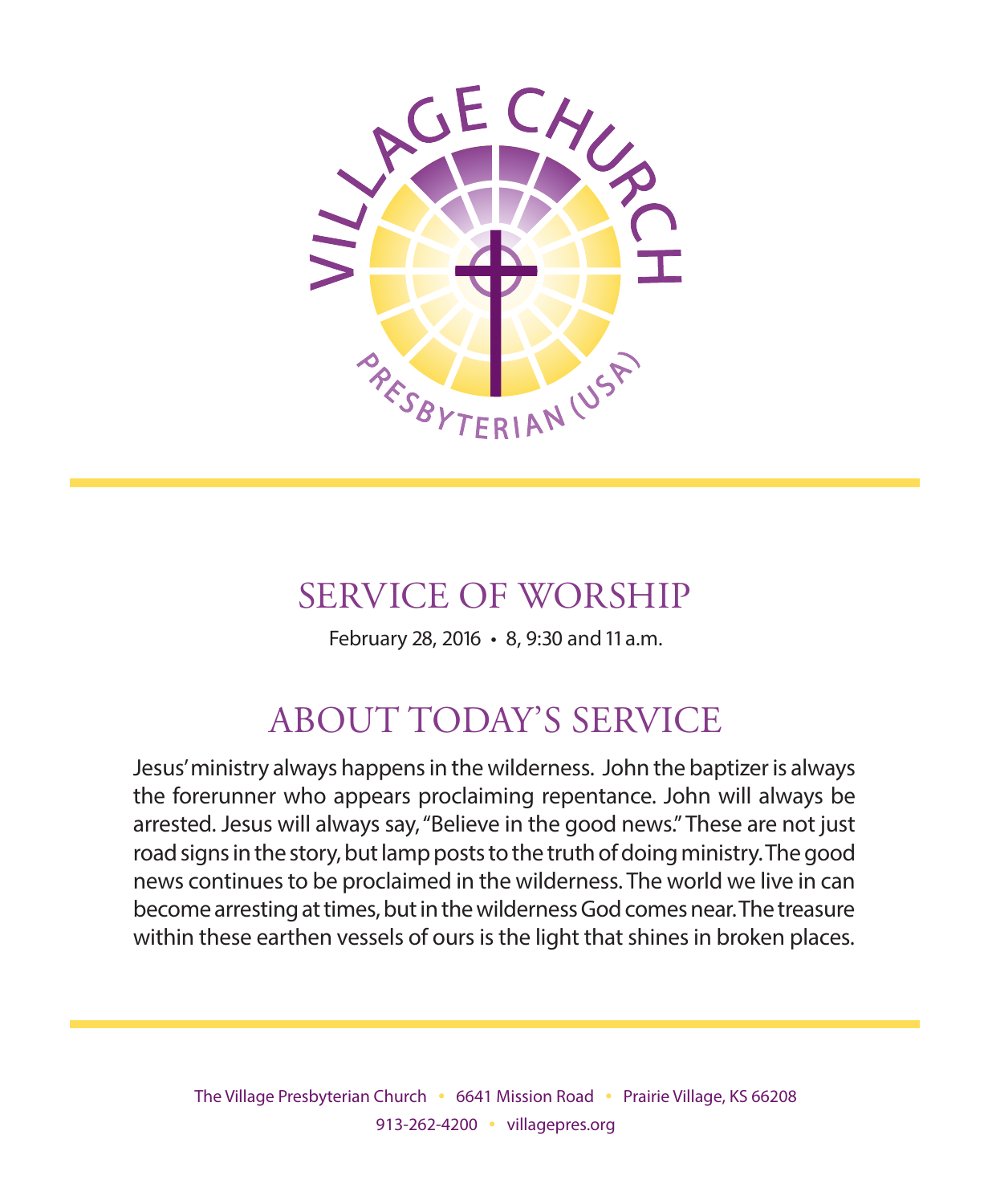# GOD'S PEOPLE GATHER

 Prelude *Be Thou My Vision* (8 a.m.) arr. Dwight D. Gunthrie

> *Rondeau Fanfare* (9:30 a.m.) by Jean-Joseph Mouret; Village Ringers

> > $(11 a.m.)$ Morning Bells

Call to Worship Rev. Hallie Hottle

We are here because we long for guidance and peace.

**We are drawn in by the beauty of God's presence. Darkness may surround us, but light flickers through our brokenness.**

We are here because we often stumble and fall.

**On the journey we scraped our knees and bruised our egos, but on the path grace offers new life.**

We are here because there are seasons of comfort and challenge.

**There is a pattern to things. A time for keeping and for losing, for pulling down and for building up, things to lay down and things to take up.**

\*Hymn, No. 610 *O for a Thousand Tongues to Sing*  AZMON

### \*Prayer of Confession

**Merciful God, We confess that we have sinned against you in thought, word, and deed, by what we have done, and by what we have left undone. We have not loved you with our whole heart and mind and strength. We have not loved our neighbors as ourselves.**

**In your mercy forgive what we have been, help us amend what we are, and direct what we shall be, so that we may delight in your will and walk in your ways, to the glory of your holy name.** (Silent prayer)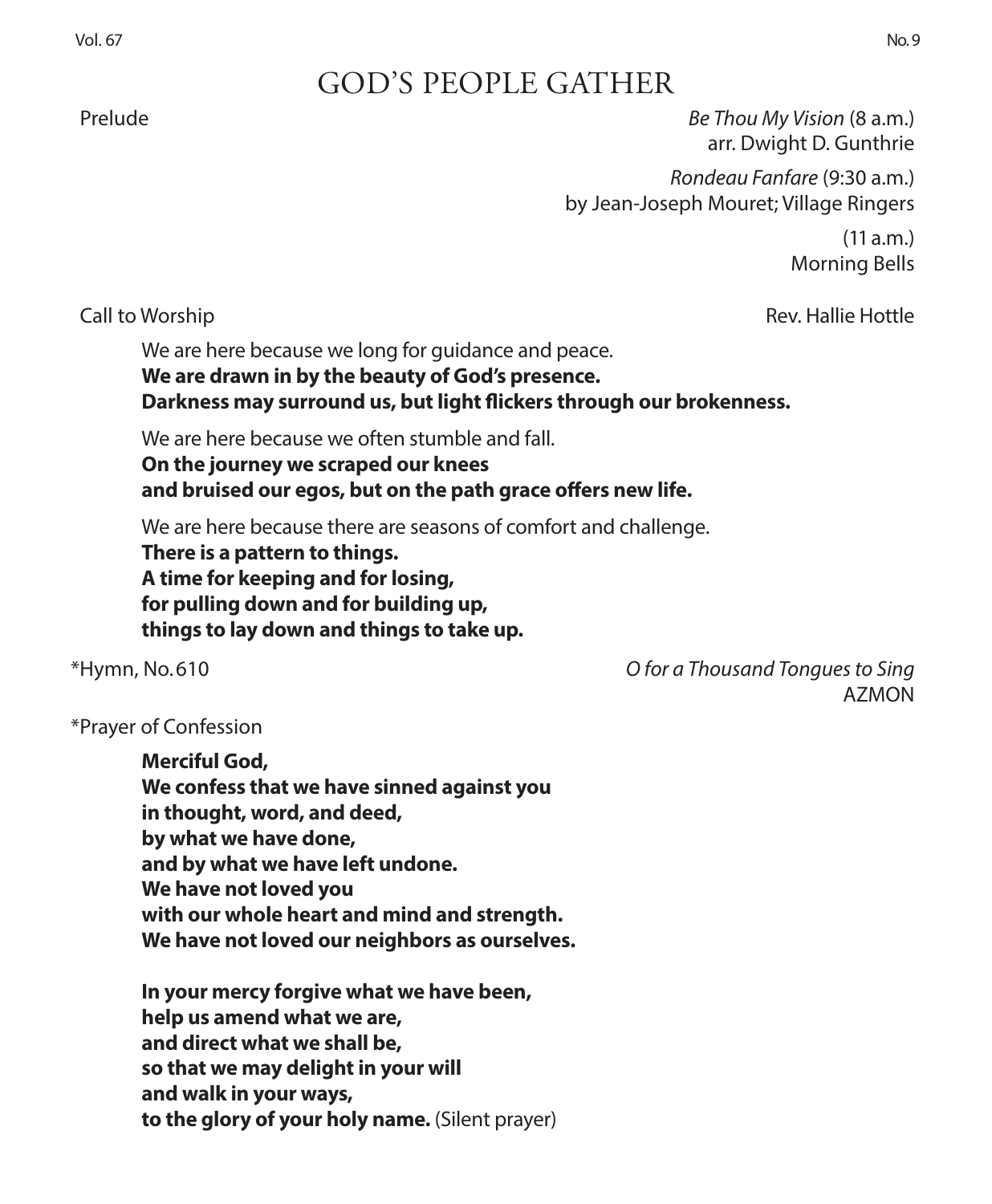#### \*Response *Amen*



\*Assurance of God's Grace of God's Grace your ˙ ˙

\*Passing of the Peace ? # ˙ he Pe ˙  $\epsilon$ 

words of Welcome

Why Village Matters: Stephen Ministry **Michael Waterford** Michael Waterford

#### PROCLAMATION OF THE WORD<br>ver PROCLAMATION OF THE WORD  $\overline{1}$ Œ

 Call to Prayer & b  $\mathbf{r}$ 

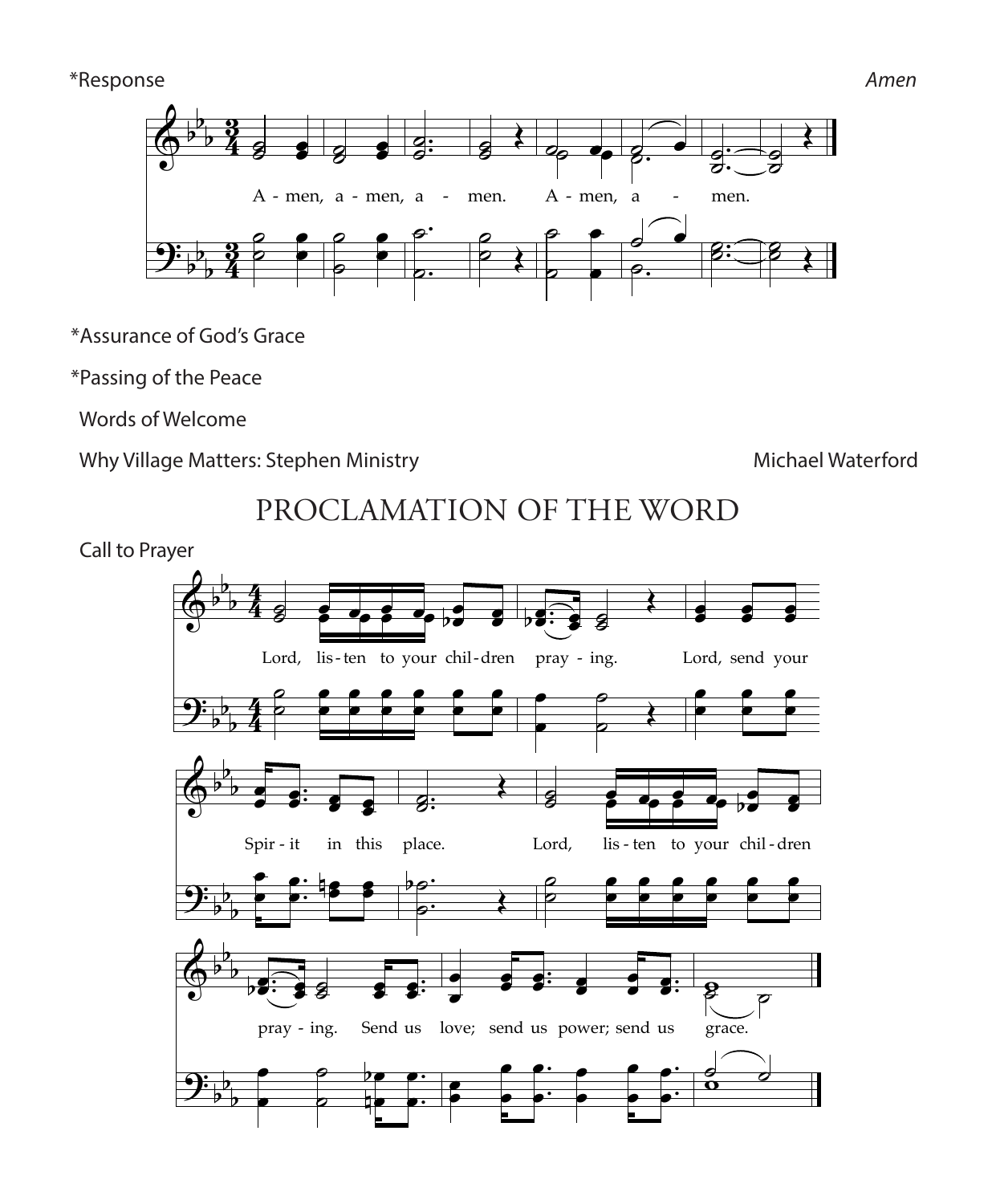Prayers of the People and the Lord's Prayer

**Our Father, who art in heaven, hallowed be thy name. Thy kingdom come, thy will be done, on earth as it is in heaven. Give us this day our daily bread; and forgive us our debts, as we forgive our debtors; and lead us not into temptation, but deliver us from evil. For thine is the kingdom and the power and the glory, forever. Amen.** Anthem *I Believe*  music: Mark A. Miller; Music Ministry Interns (8 a.m.); More Love Chorale (9:30 a.m.) *The Gift of Love*  music: Hal Hopson; words: 1 Cor. 13 (paraphrase); Village Voices and Morning Stars (11 a.m.) Prayer for Illumination **Diannal Accord Control** Dianna Markley (8 a.m.)

 Fred Logan (9:30 a.m.) Bill Nulton (11 a.m.)

Scripture Reading Mark 1:9-15 (pg. 910)

Sermon *Some Things Never Change…Until They Do* 

Rev. Jenny McDevitt (8 a.m.) Rev. Len Carrell (9:30, 11 a.m.)

# RESPONSE TO THE WORD

\*Hymn, No. 703 *Jesus, Thy Boundless Love to Me*  ST. CATHERINE

 Offertory *Creation Will Be at Peace* music: Anna Laura Page; words: Isaiah 11 (paraphrase); The Village Choir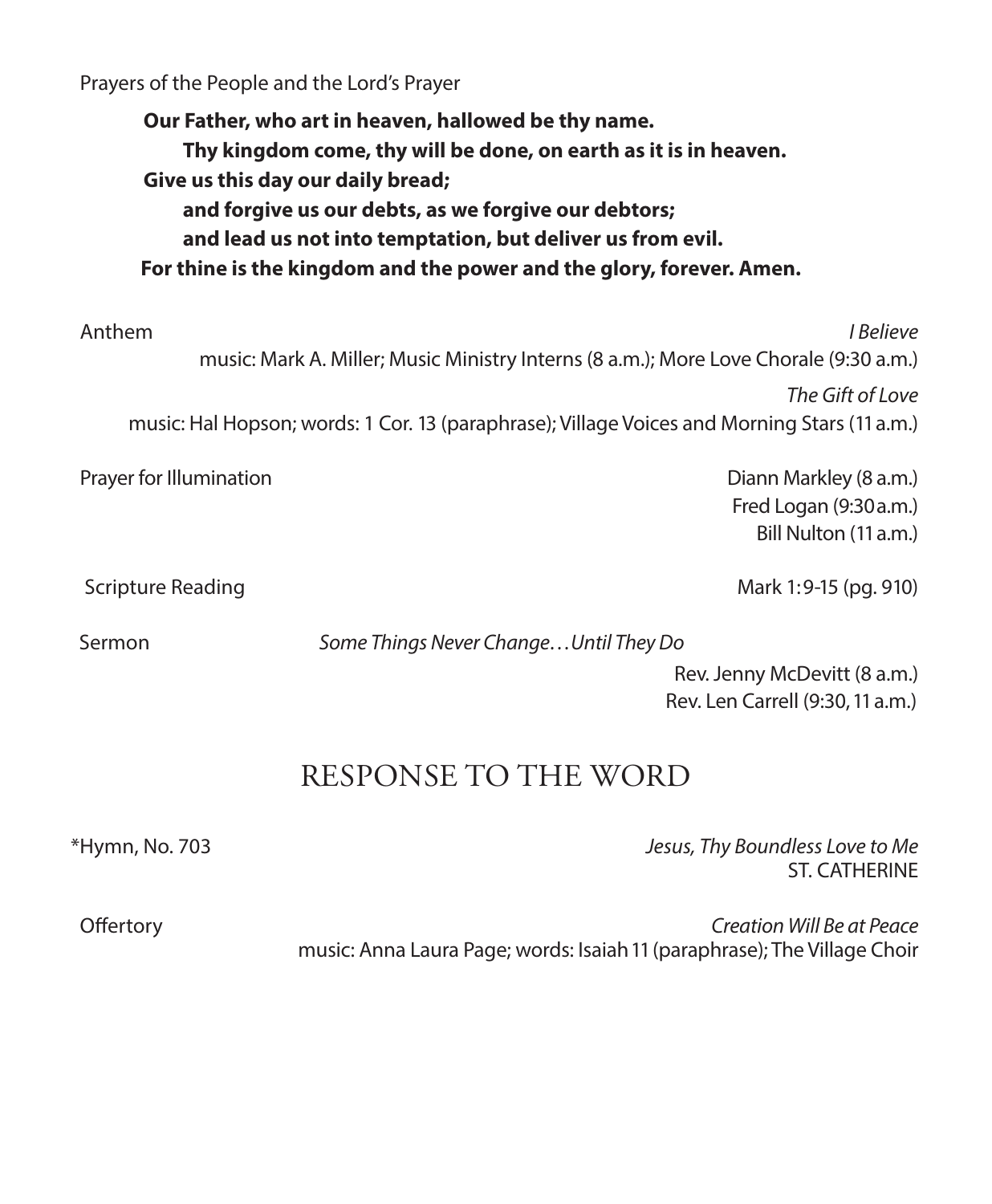\*Response *Praise God, from Whom All Blessings Flow*  OLD HUNDREDTH

## **Praise God, from whom all blessings flow; praise Christ, all people here below; praise Holy Spirit evermore; praise Triune God, whom we adore. Amen.**

| *Prayer of Dedication |                                                                                      |
|-----------------------|--------------------------------------------------------------------------------------|
| *Hymn, No. 749        | Come! Live in the Light!<br><b>WE ARE CALLED</b>                                     |
| *Benediction          |                                                                                      |
| *Choral Amen          |                                                                                      |
| *Postlude             | We Are Called (8 a.m.)<br>arr. Jamie Cyrus                                           |
|                       | Come Christians, Join to Sing (9:30 a.m.)<br>arr. Cynthia Dobrinski; Village Ringers |
|                       | (11 a.m.)<br><b>Morning Bells</b>                                                    |
|                       |                                                                                      |

\**All who are able may stand*

*©* A-705103 for all hymns

**Stephen Ministers** have been nurturing our congregation since 1995. Pray that their gifts will bless anyone needing a compassionate listener during a difficult time. To find out more about becoming a Stephen Minister, join us for our "Tell Me More" classes in May. If you wish to meet with a caring person on a weekly basis, call Rev. Len Carrell at 913-671-2347.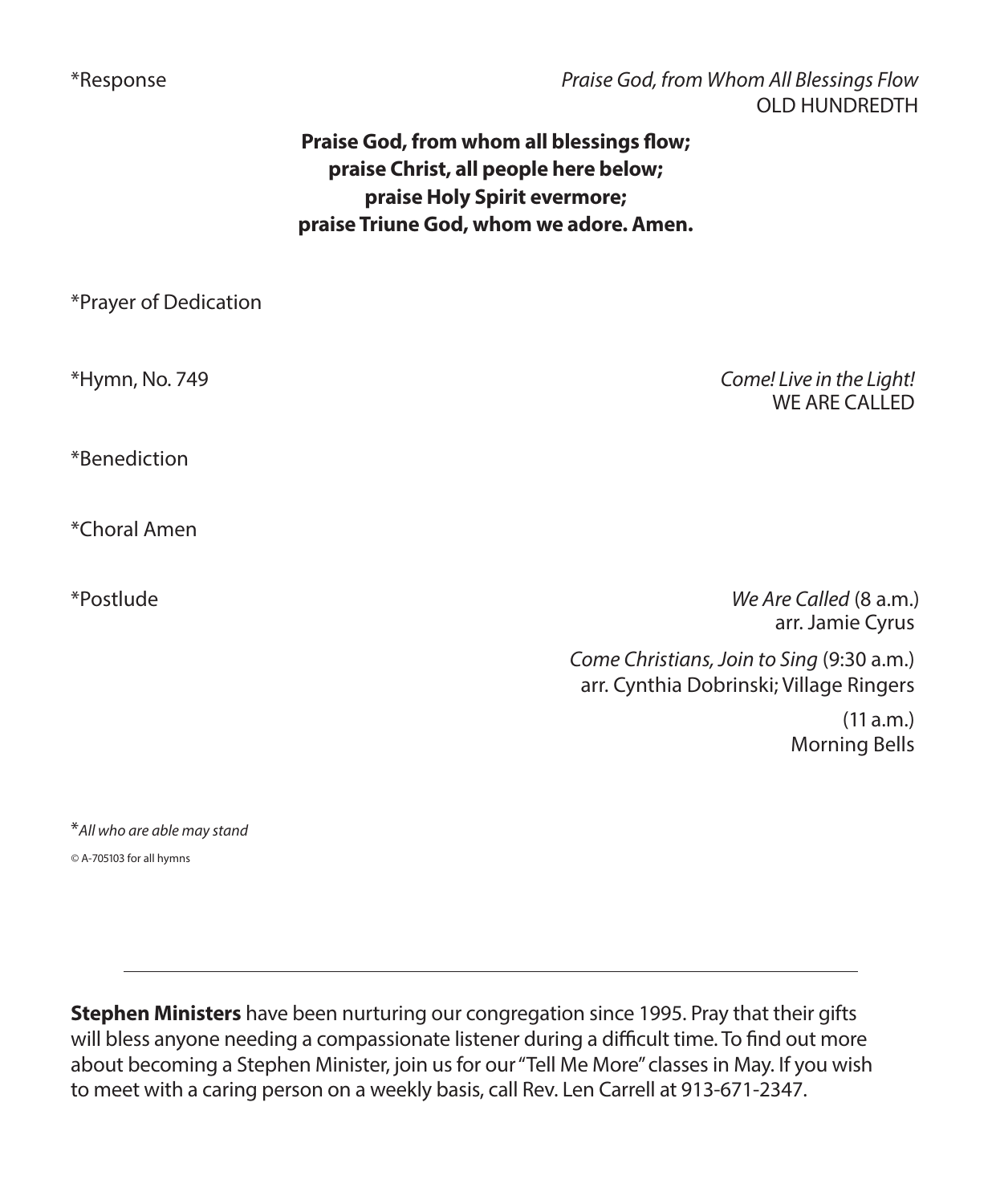## THE CHURCH'S BOOK (Week of February 29, 2016)

The following are daily Bible readings offered for your own personal devotion. You are invited to read the text, think about the reflection and questions and allow these to lead you in a time of prayer. Pray for your own journey of faith. Pray for Village Church and our mission. Pray for God's world.

#### **Monday, Feb. 29 Isaiah 55:3**

Isaiah writes, "Listen, so that you may live." Good empathic and reflective listening is a life-affirming practice in a caring ministry. Our ears can often be ready when our hearts are not. Listening for God, and to each other, can be an art form in itself. And good artists make plenty of rough sketches before a masterpiece is completed. But they are never afraid of making a messy go of it at first.

#### **Tuesday, March 1 Psalm 63:1-8**

In the wilderness, God offers provisions. In the dryness of a weary land, our souls thirst for God. In our seeking a God who will do the finding, we stumble upon a sanctuary of steadfast love. When we lay in stillness in the solitude of our beds at night, God holds us in our prayers and meditations. God meets us in the most unusually vacant places.

Our wilderness moments in life will strike us down at times and remind us that we are only human. We often hear that God does not give us anything we do not have the strength for, but sometimes our strength can wear thin. But the gift of these words is that God will provide us endurance and a way through our struggles.

### **Thursday, March 3 Luke 13:1-9**

This is one of those strange stories in the gospel that begs us to ask, "What does Jesus have against fig trees?" The parable of the barren fig tree nudges us to consider the importance of yet another year. A day, a month, a year can feel full and filled with accomplishments. Others can feel desolate and unproductive. The gardener in this story pleads for yet another year to reap fruit. How do we treat each day, month, or year as a gift from God?

### **Friday, March 4 Job 42:1-6**

After all that Job had suffered through, he ends with humility and wonder. During this time of Lent we are encouraged to take inventory of our lives and our faith. Job realizes that it is okay to question, but God does not always offer quick counsel or judgment. Job considers his own experience by saying, "I did not always know what I was asking," because the things of God are "too wonderful for me." Job listened to God by the "hearing of his ear, but now my eye sees." Have you ever seen the guiding presence of God?

### **Saturday, March 5 Psalm 130**

Lent is similar to Advent because we wait. We wait for the word of God with hope. We wait for what we cannot see. "More than those who watch for the morning," the Psalmist sings, "More than those who watch for the morning." It is repeated to emphasize the urgency to watch and wait. Jesus tells his disciples the same thing in the garden before his arrest. Keep awake and pray!

### **Wednesday, March 2 1 Corinthians 10:1-13**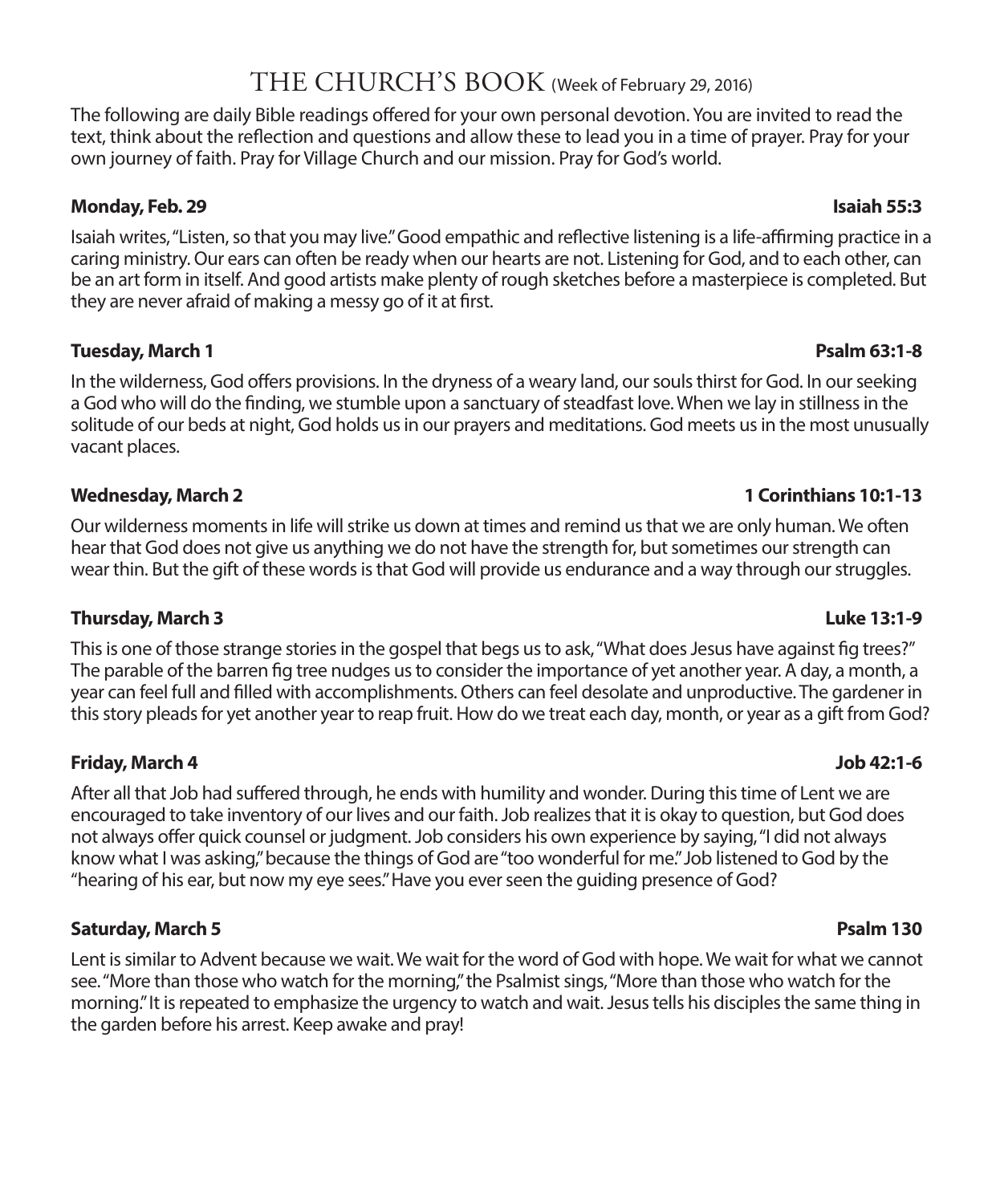# Visiting Scholar Amy-Jill Levine PhD.

New Testament Professor & Influential Author Presents



# "Jesus the Jewish Storyteller: **Hearing the Parables Anew"** March 4 & 5 At Village Church

# Tickets available at villagepres.org

Amy-Jill Levine is a self-described "Yankee Jewish feminist who teaches in a predominantly Protestant divinity school in the buckle of the Bible Belt" and an author of many articles, books and essays including *The Misunderstood Jew: The Church and the Scandal of the Jewish Jesus* and *Short Stories by Jesus: The Enigmatic Parables of a Controversial Rabbi.*

### **7-9 p.m. Friday, March 4**

**Session 1:** Parables, Pearls and Prodigals

Reception and book signing follow the program. Books available for purchase courtesy of Rainy Day Books.

#### **9-11:30 a.m. Saturday, March 5**

**Session 2:** Tax Collectors, Priests, Levites and Samaritans **Session 3:** Vineyard Owners and Day Laborers

Visiting Scholar is sponsored by Presbyterian Women of Village Presbyterian Church.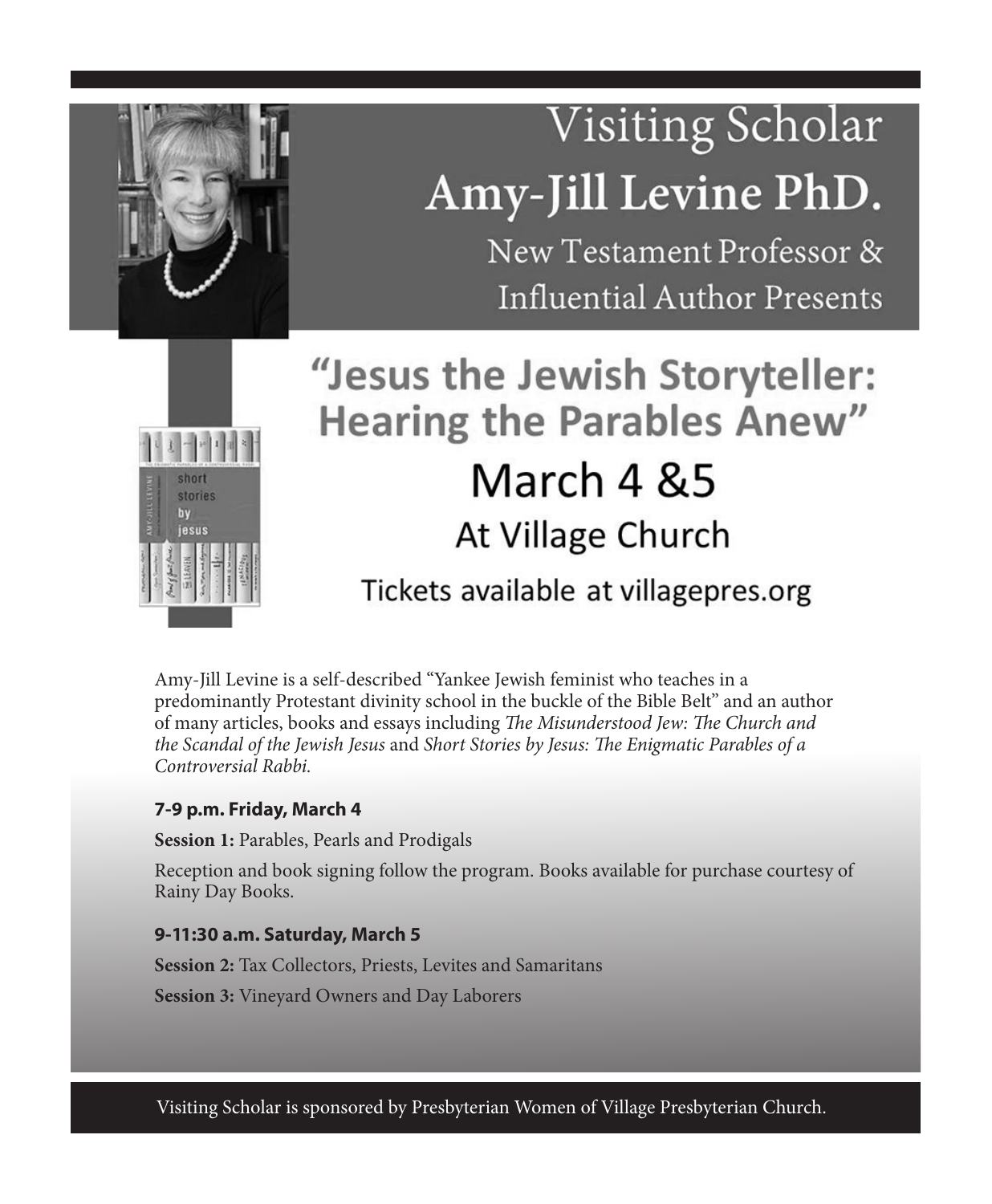# TODAY AT VILLAGE

**WELCOME TO VILLAGE CHURCH!** Please join us every week. Refreshments are available in Friendship Hall following the worship service.

**WORSHIP BAGS** are available for children to use as tools in worship. At the end of the worship service, please return the bags to the baskets located in the narthex.

**PRESBYTERIAN WOMEN SPRING RETREAT** – Tickets go on sale today for the April 22–23 PW Spring Retreat at Heartland Presbyterian Retreat Center. We welcome Rev. Meg Peery McLaughlin and her mother, Rev. Margaret Peery, as our guest speakers. You may purchase tickets in Friendship Hall between services today and next Sunday, March 6. Online registration is also available on the Presbyterian Women page at villagepres.org.

# CHILDREN AND FAMILY MINISTRY

**PRESCHOOL CHURCH SCHOOL** - Parents may check in their preschool-age child on the first floor in the Preschool wing. Church school classes are available 9:30 a.m and 11 a.m.

**KIDS' KINGDOM CHURCH SCHOOL** - Parents may check in their elementary (K-5) aged students on the 3rd floor. 9:30-10:30 a.m.

**CLUB V6 (6TH GRADE)** - Fun and relevant discussions for today's 'tweens. 9:30-10:30 a.m. in Room 302.

# ADULT EDUCATIONAL MINISTRY

**PARIS JOURNEYS - "NOT YOUR ORDINARY TRAVELOGUE!"** - Village Forum Sunday morning class welcomes Elizabeth and Jay McKell who recently returned from Paris where Jay served as the visiting pastor at The American Church in Paris. The focus of his ministry was on Marriage Blessing Services but they experienced much more: a diverse and unique congregation, French cooking, art galleries and museums, shopping and the terrorist attacks on Nov. 13. Week one we will talk about marriage there and here and the worshipping community that is now misnamed The American Church. Week two we will tour the city and talk about the November attacks as well as the Middle Eastern refugee crisis. 9:30 a.m. March 13 and 20 in Rooms 126/127.

### **UPCOMING VILLAGE U CLASSES:**

**A Practical Guide to Gardens and Gardening in the Kansas City Area -** Our instructor, Cynthia Gillis, is a landscape architect who has 27 years of garden making under her belt (and fingernails). This course will provide ideas on how to improve – not redo – your current ornamental gardens. Learn how to deal with shade, Kansas City soil and weather, those pesky bunnies, and suggest plants based on these factors. Child care is available with advance reservation. 6:30-8:30 p.m. Tuesday, March 8, in Room 232.

**Date Nights -** Join us for a Date Night once a month with your spouse. We begin with a 30-minute discussion each evening on a topic to help you strengthen your marriage, and then couples are free to leave on their own for some time away for dinner and discussion. The topics will cover family of origin, toolbox for marriage and growth planning. Taught by Clint and Kim Carter. 6-8:30 p.m. Wednesday, March 2, in Room 232.

**Day Trip to Toy and Miniature Museum -** The National Museum of Toys and Miniatures educates, inspires and delights adults and children through its collection and preservation of toys and miniatures. The museum boasts the world's largest collection of fine-scale miniatures, as well as one of the nation's largest collections of antique toys. Cost: \$20 plus lunch. Coordinated by Georgia Klein. 9:30 a.m.-1:30 p.m. Thursday, March 3.

**Village Talk** - Rev. Brian Ellison, will speak with Rev. Dr. Wallace Hartsfield II, pastor of Metropolitan Missionary Baptist Church, a leader in the Harmony organization for a number of years and on staff at Central Baptist Theological Seminary. Join us from 6:30-8 p.m. Wednesday, March 9, in the Chapel.

**ADULT SUNDAY MORNING CLASSES 9:30 A.M.** - The **Faith Journey** class is led by Judy Matthewson. The book study is Marcus Borg's *Convictions: How I Learned What Matters Most* where he surveys the most significant conversations and personalities that shaped his life, and presents his convictions about the faith and its role in the 21st century. Room 230.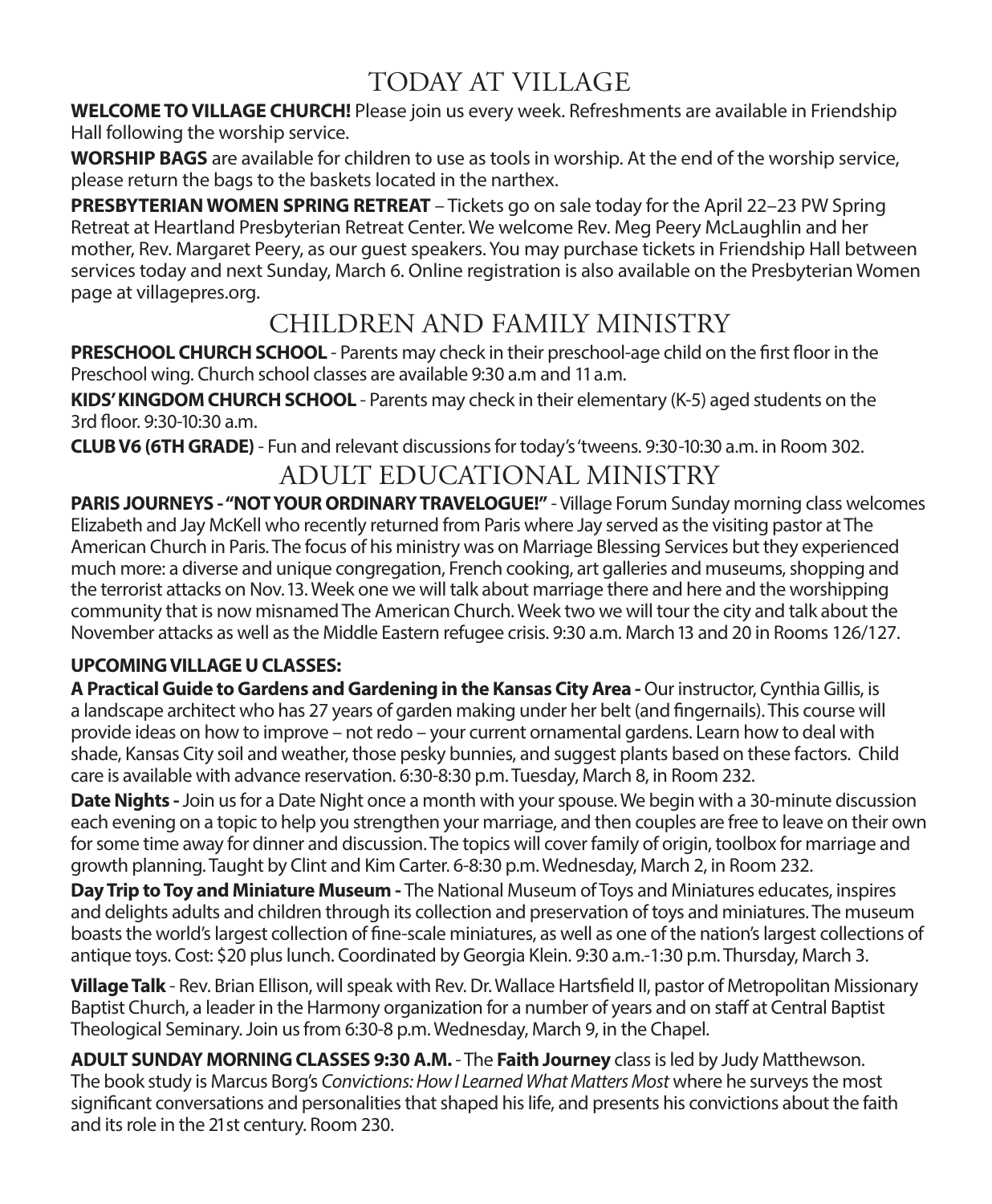The **Cloud of Witnesses** class welcomes Rev. Dwight Tawney who is teaching *Return of the Exiles*. Israel's war with the Babylonian Empire in 587 BC led to the destruction of Jerusalem, the burning of the Jewish Temple, and the forced exile of thousands of citizens. The tragedy could have spelled the end of the nation, but resourceful leaders, such as Ezra and Nehemiah provided a new vision for the nation's life. This class will explore the rebuilding of Israel during the tumultuous Second Temple Period. Now though March 20 in Room 232.

# CONNECTIONAL MINISTRIES

WEDNESDAY NIGHT DINNER MARCH 2 - Shepherd's pie beef and vegetarian, salad bar, dessert. Price is \$7 for full buffet, \$6 for salad bar, dessert & drink, \$3-children ages 3-10, ages 2 & under are free. Reservations no later than this evening. Call 913-671-2359 or email liz.middleton@villagepres.org or go to villagepres.org under Connect>Adult>Wednesday Dinners to make a reservation.

**AGE SPECIFIC DINNER FOR 40s/50s** - Village is offering a fun dinner opportunity for people in their 40s & 50s (couples and singles)! We have reservations at Red Snapper Bistro at 8430 Ward Parkway, at 6 p.m. Friday, March 11. Each person is responsible for their own tab. The reservation is under "Village Church Group." Space is limited. RSVP to cindy.wilcox@villagepres.org or call 913-671-2331.

**DINNER AT STROUD'S IN FAIRWAY FOR AGE 70s & UP** - You are invited to meet at the famous Stroud's Restaurant in Fairway, to enjoy a home-style dinner menu of American Classics with other Village Church friends. We'll gather at the restaurant, located on the corner of Shawnee Mission Parkway and 55th St., for an early dinner at 4:30 p.m. on Thursday, March 17. We'll go "Dutch" (each person pays for their meal). Space is limited, so RSVP to Cindy Wilcox at 913-671-2331 or cindy.wilcox@villagepres.org.

**TWO NEW U.S. TOURS FOR VILLAGE CHURCH** - "Beautiful North America Tours: National Parks and Places of History and Beauty"-Sedona and the Grand Canyon National Park: Oct. 9-14, 2016. Feel the excitement of New York City at Christmas time: Dec. 1-4, 2016. Join us for an information meeting at 4 p.m. today in Room 132. Contact Lisa Ball at Lisa@LisaBallTravelDesign.com for more information.

# MISSION

**THE FOOD PANTRY** - We at the Food Pantry are always grateful for your generous support to keep this mission successful. We continue to request pasta. Our clients love all types and shapes of pasta - whole wheat or white. The Clothes Closet still needs household items including cooking utensils, pans, dishes, glasses, decorative items and kitchen linens. Thank you again for your many wonderful donations!

**VILLAGE CHURCH COOKS A MEAL AT CROSS-LINES** - Friday, March 11, Village will for cook and serve a meal at the Cross-Lines kitchen in Kansas City, Kan. We need two to three people from 9:30-11 a.m. for prep and six to seven volunteers to serve and clean up from 11:15 a.m.-1:30 p.m. We also need cookie donations, and they can be dropped off at the church reception desk from 8 a.m.-4 p.m. on Thursday, March 10. If you can help, contact Marianne Weber at 913-671-2333 or marianne.weber@villagepres.org.

# MUSIC MINISTRY

**SECOND THURSDAY RECITAL** - Classical saxophonist, Megan Sebastian, and pianist, Amy (Ludwig) Pennington, will perform Vivaldi's *Concerto in F Major for Oboe and Piano*, Rachmaninoff's *Vocalise, Op. 34, No. 4*, Maurice's *Tableaux de Provence, Suite for Saxophone and Piano* and excerpts from *The Carnival of Venice.* The 30-minute recital is at 12:15 p.m. Thursday, March 10, in the Village Sanctuary. Admission is free.

# PASTORAL CARE AND COUNSELING

**GROWING THROUGH GRIEF BEGINS IN APRIL** – Grief is a journey, one that is different for each person. If you are grieving the loss of a loved one, consider attending the Growing Through Grief class. This fiveweek class is designed to help discover God's healing presence during a difficult time of life. There is no cost but registration is required. The next series of classes will be from 6:30-7:45 p.m. April 6-May 4 every Wednesday. Contact Linda Alley at 913-671-2327 or linda.alley@villagepres.org to register.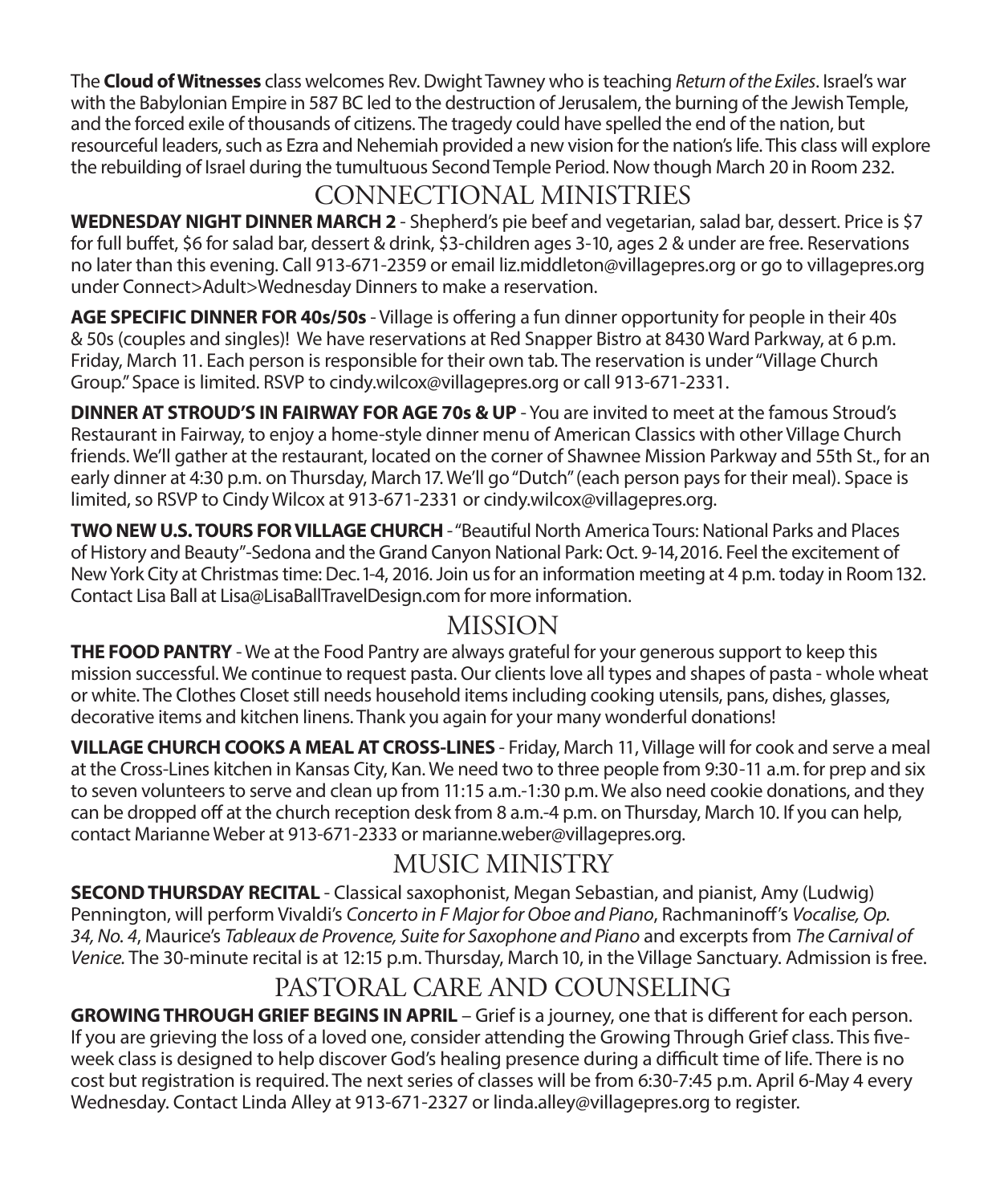**BETTER COMMUNICATION MEANS BETTER RELATIONSHIPS** – A new couples' communication class will start on Tuesday, April 5, and be held for four Tuesdays, ending on April 26. Class will be from 6-8 p.m. in Room 230. Couples, married or not, will improve their talking and listening skills, learn collaborative conflict resolution, anger management and more. Dr. Dave Ehman will facilitate this program which has had excellent results for more than 700,000 couples from around the world. Dinner is provided, and child care is available. Registration is limited to 10 couples and is due by Tuesday, March 22. Contact Linda Alley at 913-671-2327 or linda.alley@villagepres.org.

**LOOKING FOR A NEW JOB?** – The Career Center now offers a job search program that is sent to you directly through email. Created by Dave Flanders and Mary Dunn, these four classes supply information and ideas to use in your search. To receive this program, contact Linda Alley at 913-671-2327 or linda. alley@villagepres.org.

**EASTER LILY MEMORIALS** - You may purchase a potted lily in memory or honor of a loved one by sending a check for \$10 payable to Village Church (please include the memorial/honoree name with the check). Send your check to the church, Attn: Janice, with "Easter Memorial" referenced on both the envelope and the check. Your information must be received by noon on Friday, March 18, to be included in the April 5 *Good News* listing of donors.

# SOCIAL WITNESS & ADVOCACY

**CONCEALED CARRY ON KANSAS COLLEGE CAMPUSES–WHAT DOES IT MEAN?** - Join us at 6:30 p.m. Sunday, March 6, in Rooms 126/127. Loren Stanton, president of the NE Kansas Chapter of the Brady Campaign to Prevent Gun Violence, is our speaker. He will provide information regarding the Kansas law allowing concealed carry of guns in all Kansas state and municipal buildings. College campuses have an exemption, which ends July 2017, when the concealed carry of handguns will be allowed inside state university buildings. Free and open to the community. Contact Trevor Fletcher at 913-530-3864 or tfletcher32@hotmail.com for more information.

# PRESBYTERIAN WOMEN

**WOW LUNCH AT HOULIHAN'S** - Ladies, wear your St. Patrick's green and join WOW (Women of Wisdom) for a spring lunch at noon on Thursday, March 17. We'll gather at Houlihan's, Town Center, 4900 W. 119th. A casual restaurant, Houlihan's specializes in American food, including homemade soups, salads, sandwiches and lunch entrees. All ladies are invited. RSVP by March 16 to Marvie Sneegas, sneegi@kc.rr. com, 913-209-9608, or to Diane Lee, dianelee@att.net, 913-432-4321.

# YOUTH MINISTRY

**HIGH SCHOOL & MIDDLE SCHOOL SUNDAY SCHOOL CLASSES** – Youth Loft at 9:30 a.m. Room 333.

**CHEER H.S. YOUTH GROUP** - Meets tonight from 6:30-8:30 p.m. in the Youth Loft.

**ODD MONDAYS BIBLE STUDY** – This is a new high school girls' bible study that meets on odd dated Mondays (e.g., March 7, March 21) from 3-4 p.m. in the Upper Room. Join us for this great time together!

**TWOSDAYS** - Middle schoolers join us Tuesdays after school from 4-5:30 p.m. in the Youth Loft, Room 333.

**GPS M.S. YOUTH GROUP –** Meets this Wednesday evening from 6:30-8 p.m. In the Youth Loft.

**SEEKING NOMINATIONS FOR 2017 VILLAGE CHURCH OFFICERS** -The Village Church Nominating Committee needs your help in matching abilities with responsibilities. They are seeking recommendations for elders, elder trustees and deacons for 2017. Nominations will be accepted starting this Friday, March 4. Submit the form on our website: www.villagepres.org under the "About" section and "Officers" page. The link will be at the top of the Officers page. Printed forms will also be available at the Receptionist Desk. Forms must be received by Sunday, March 20, 2016.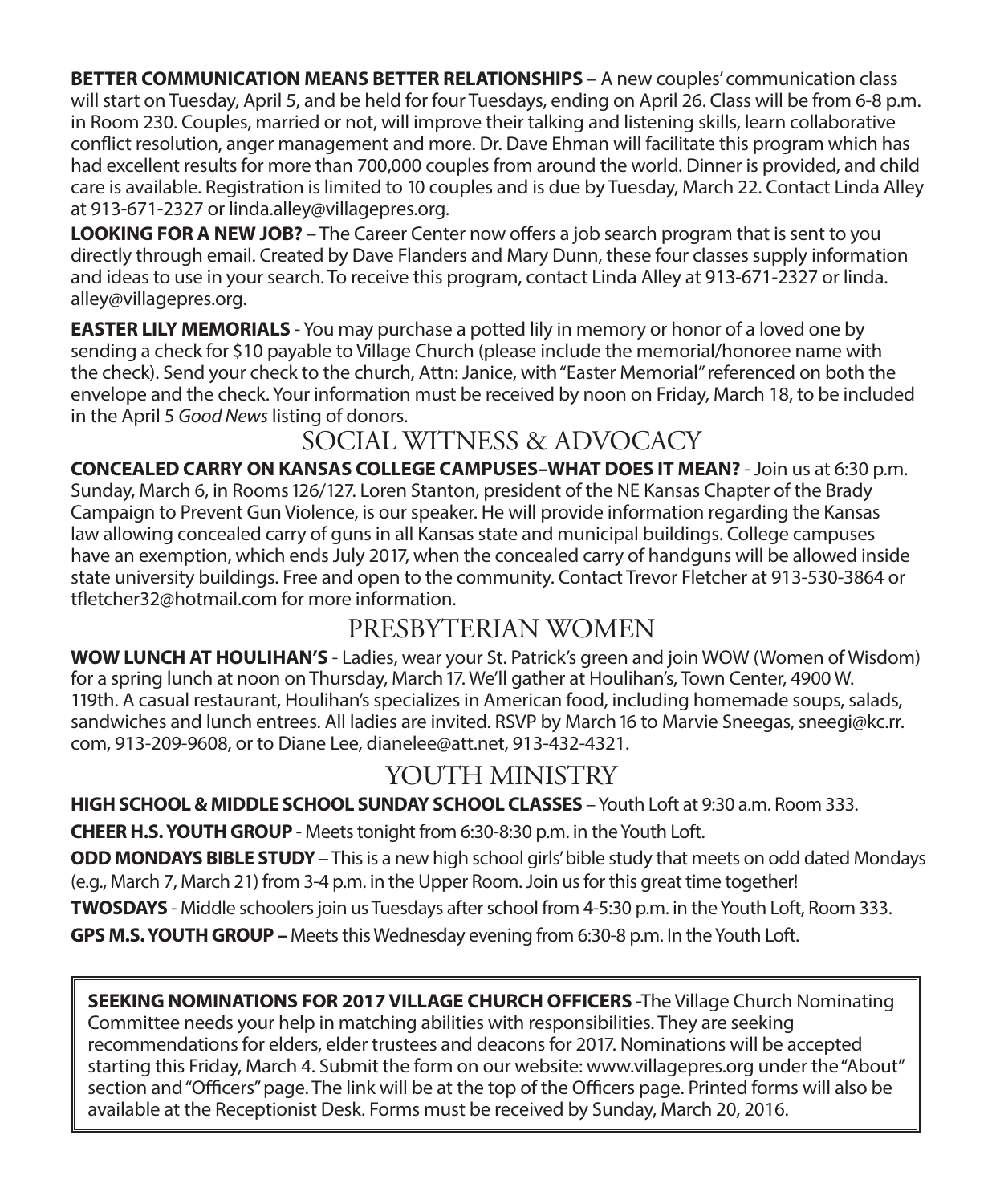# **Because of Your Generosity...**

## **At the Heart of Giving...**

Your gift to Village Church during the annual commitment campaign is so important in continuing the work we do here at Village Church. Thank you! Would you like to help one of our mission efforts do even more? We have asked Mission Sewing what would help them extend their donations to area hospitals, cancer centers, hospice homes and other area agencies. They welcomed the offer and have put together a Wish List. We would like to offer you the opportunity to purchase an item or two from this Wish List and bring with you on **Sunday, March 6,** to Friendship Hall and drop off at the Village Commitment table.

### **Mission Sewing Wish List**

Gingher scissors 7" Soft & Crafty Polyester fiber fill - 5 or 10 lb bulk box Satin ribbon - 1/4" in pastel colors Bernat Softee Baby yarn - white, pink, baby blue Lion Brand, Pound of Love yarn - pink, white or blue Coats brand thread - white, black, green, blues Rotary cutter sharpener - 45 & 60 ml blades Fabric - cotton, flannel (No satin) Serger Monetary donations also accepted

Thank you for your generosity! Your gift will help Mission Sewing construct more items to help those who suffer with an illness. Items include: walker bags, eyeglass cases, peanut-shaped pillows, lap robes for all ages, blankets for newborns and pajamas for children. Knitters create newborn caps and cancer hats among other projects.



Village **COMMITMENT**